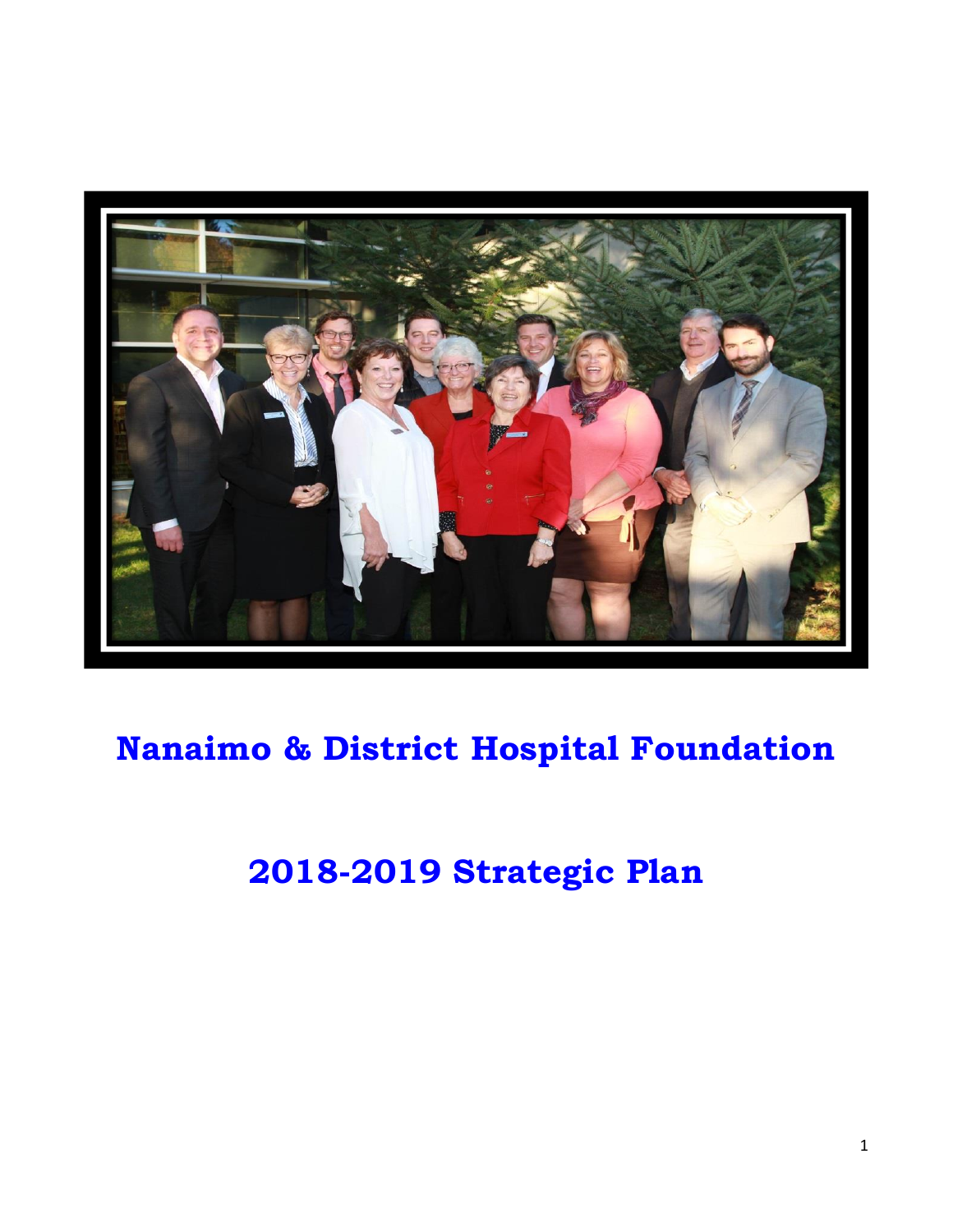## **VISION**

*We are leaders in philanthropy dedicated to healthcare excellence*

### **MISSION**

*We are dedicated to raising and stewarding funds to achieve healthcare excellence for Central Vancouver Island*

### **PHILOSOPHY & CORE VALUES**

The Nanaimo & District Hospital Foundation was founded on December 30, 1977 as a means for grateful patients and loved ones to support Island Health facilities. Today, we purchase vital equipment to ensure healthcare excellence in the Central Vancouver Island region. Our donors help Island Health to provide the highest quality health care services for everyone who needs them right here at home. Since inception the Foundation has stewarded donations to support improved facilities and has assisted in the funding of leading edge medical equipment to ensure our healthcare professionals have the tools they need to do their jobs.

The Nanaimo & District Hospital Foundation has become Central Vancouver Island's charity of choice. With the philanthropic support of the business & professional community, service organizations and the residents at large, we are the role model for responsible, ethical giving and we help advance excellent healthcare. The Foundation's organizational values mould and direct the considerations, decisions, and actions of our Board of Directors and staff. These values reflect and shape the culture of the Foundation.

#### **Accountability**

Open Communication Outcome Oriented Regard for resources & commitments Strong relationships

#### **Integrity**

Act ethically & with integrity Fair & consistent Donor Bill of Rights Transparent **Excellence** Imagine Canada Standards Program

Learning & development Evaluation of performance Healthcare excellence

#### **Donor-Centred**

Ethical fundraising Stewardship reflects donor interests Continuous improvement